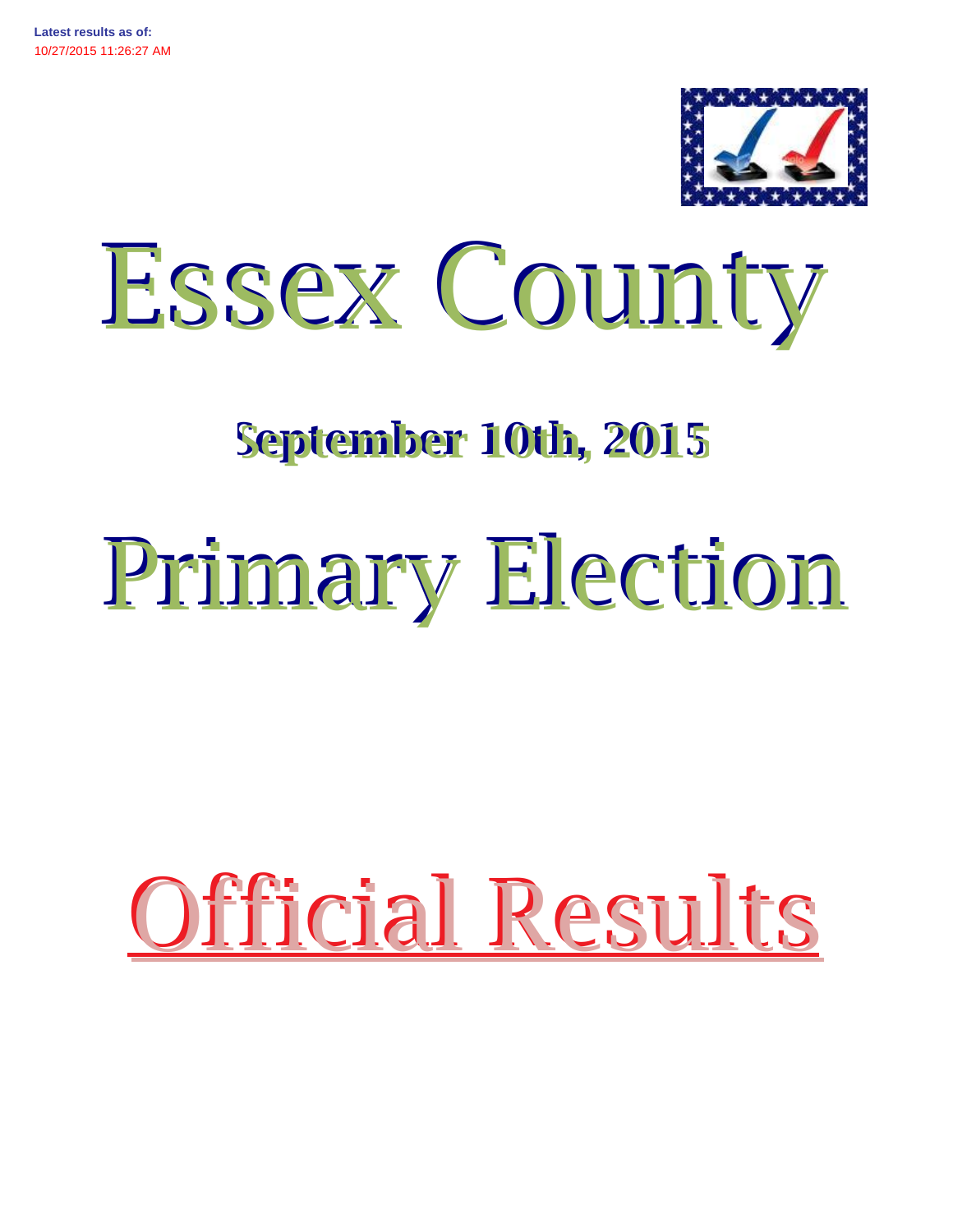| <b>COUNTY JUDGE</b> |                         |    |       |
|---------------------|-------------------------|----|-------|
|                     | <b>Richard B. Meyer</b> |    | 50.0% |
| Brian P. Barrett    |                         | 46 | 50.0% |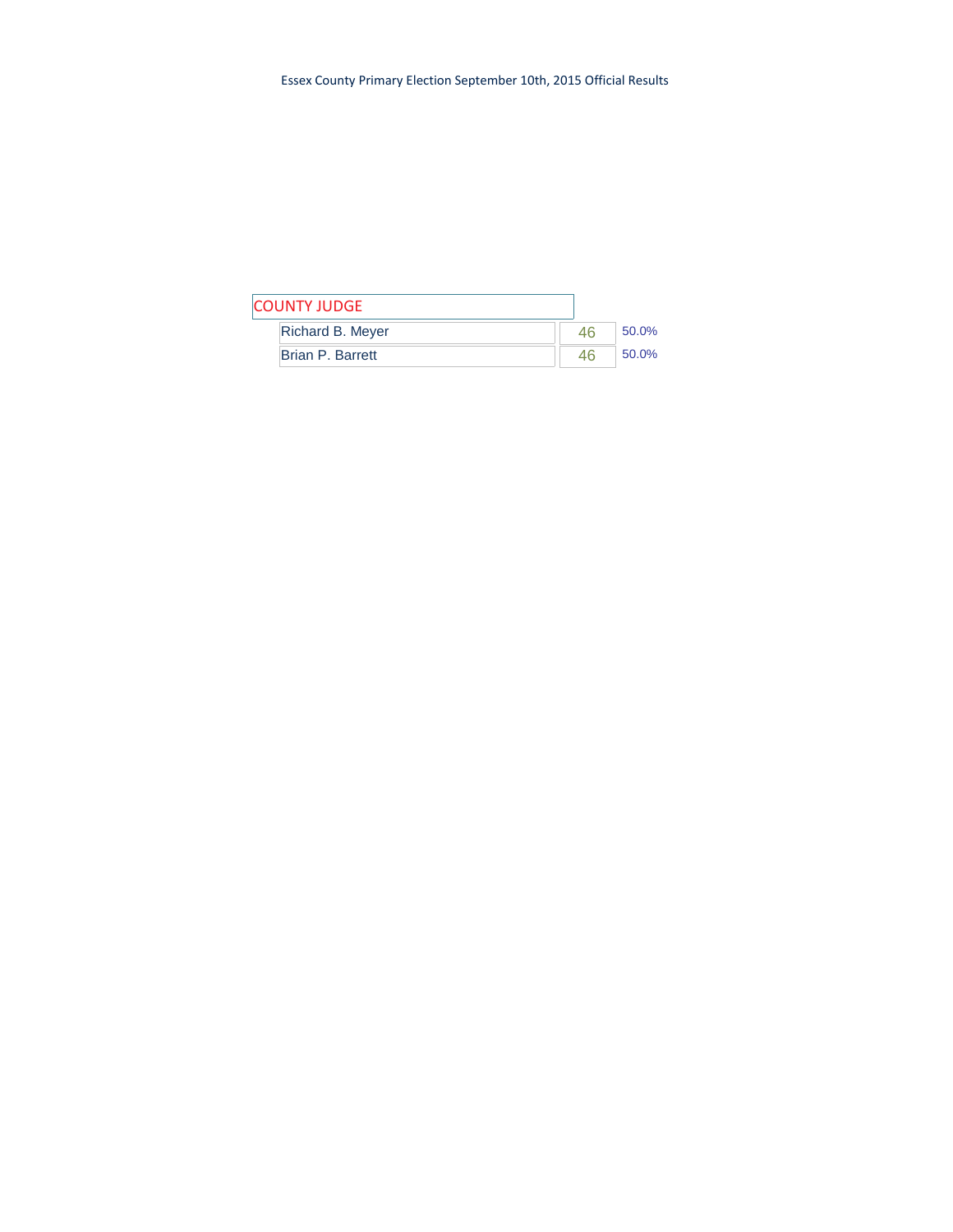# CHESTERFIELD Assy Dist 114th - Cong Dist 21st

| <b>COUNTY JUDGE</b>  |  |     |
|----------------------|--|-----|
| 1C: Richard B. Meyer |  | :ON |
| 2C: Brian P. Barrett |  | :ON |

| <b>SUPERINTENDENT OF HIGHWAYS</b> |     |            |
|-----------------------------------|-----|------------|
| 3B: Darwin Nolan                  |     | RFP        |
| 4B: Philip W. Pray                | 151 | <b>RFP</b> |

## **CHESTERFIELD** ED#: **1**

| <b>COUNTY JUDGE</b>               |    |            |
|-----------------------------------|----|------------|
| 1C: Richard B. Meyer              |    | CON        |
| 2C: Brian P. Barrett              | 2  | CON        |
| <b>SUPERINTENDENT OF HIGHWAYS</b> |    |            |
| Darwin Nolan<br>3B:               | 11 | <b>RFP</b> |
| 4B: Philip W. Pray                | 52 | <b>RFP</b> |

## **CHESTERFIELD** ED#: **2**

| <b>COUNTY JUDGE</b>               |    |            |
|-----------------------------------|----|------------|
| 1C: Richard B. Meyer              |    | CON        |
| 2C: Brian P. Barrett              | 2  | CON        |
| <b>SUPERINTENDENT OF HIGHWAYS</b> |    |            |
| 3B: Darwin Nolan                  | 25 | <b>RFP</b> |
| 4B: Philip W. Pray                | 76 | <b>RFP</b> |

### **CHESTERFIELD** ED#: **4**

| <b>COUNTY JUDGE</b>               |    |            |
|-----------------------------------|----|------------|
| 1C: Richard B. Meyer              | 2  | <b>CON</b> |
| 2C: Brian P. Barrett              | 2  | <b>CON</b> |
| <b>SUPERINTENDENT OF HIGHWAYS</b> |    |            |
| 3B: Darwin Nolan                  | 1  | <b>REP</b> |
| 4B: Philip W. Pray                | 23 | <b>RFP</b> |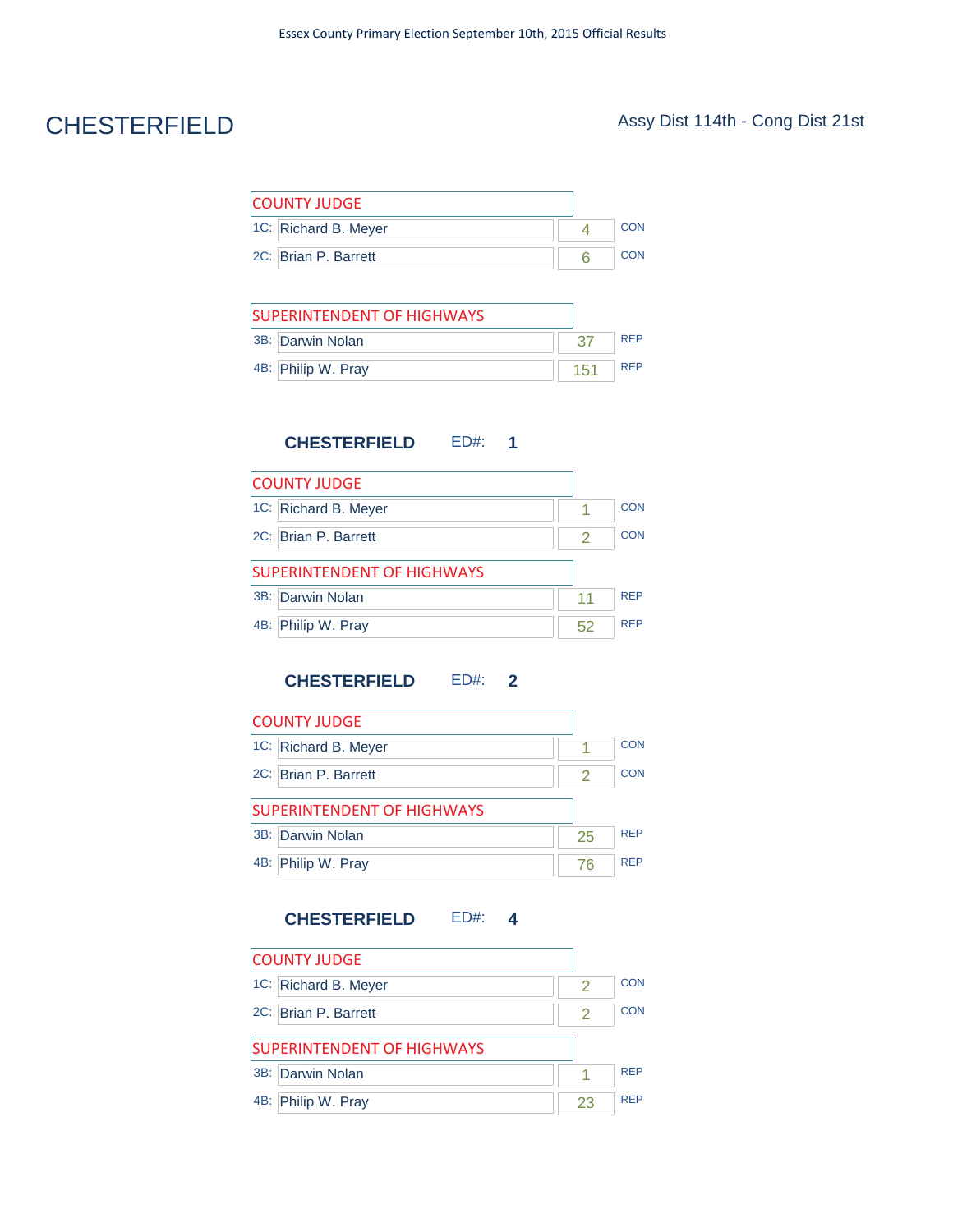# CROWN POINT Assy Dist 114th - Cong Dist 21st

| <b>COUNTY JUDGE</b>  |     |
|----------------------|-----|
| 1C: Richard B. Meyer | CON |
| 2C: Brian P. Barrett | CON |

| <b>CROWN POINT</b>   | ED# |  |            |
|----------------------|-----|--|------------|
| <b>COUNTY JUDGE</b>  |     |  |            |
| 1C: Richard B. Meyer |     |  | <b>CON</b> |
| 2C: Brian P. Barrett |     |  | CON        |

## **CROWN POINT** ED#: **2**

| <b>COUNTY JUDGE</b>  |  |     |
|----------------------|--|-----|
| 1C: Richard B. Meyer |  | CON |
| 2C: Brian P. Barrett |  | CON |

**CROWN POINT** ED#: **3** COUNTY JUDGE

| 1C: Richard B. Meyer |  |  |
|----------------------|--|--|
| 2C: Brian P. Barrett |  |  |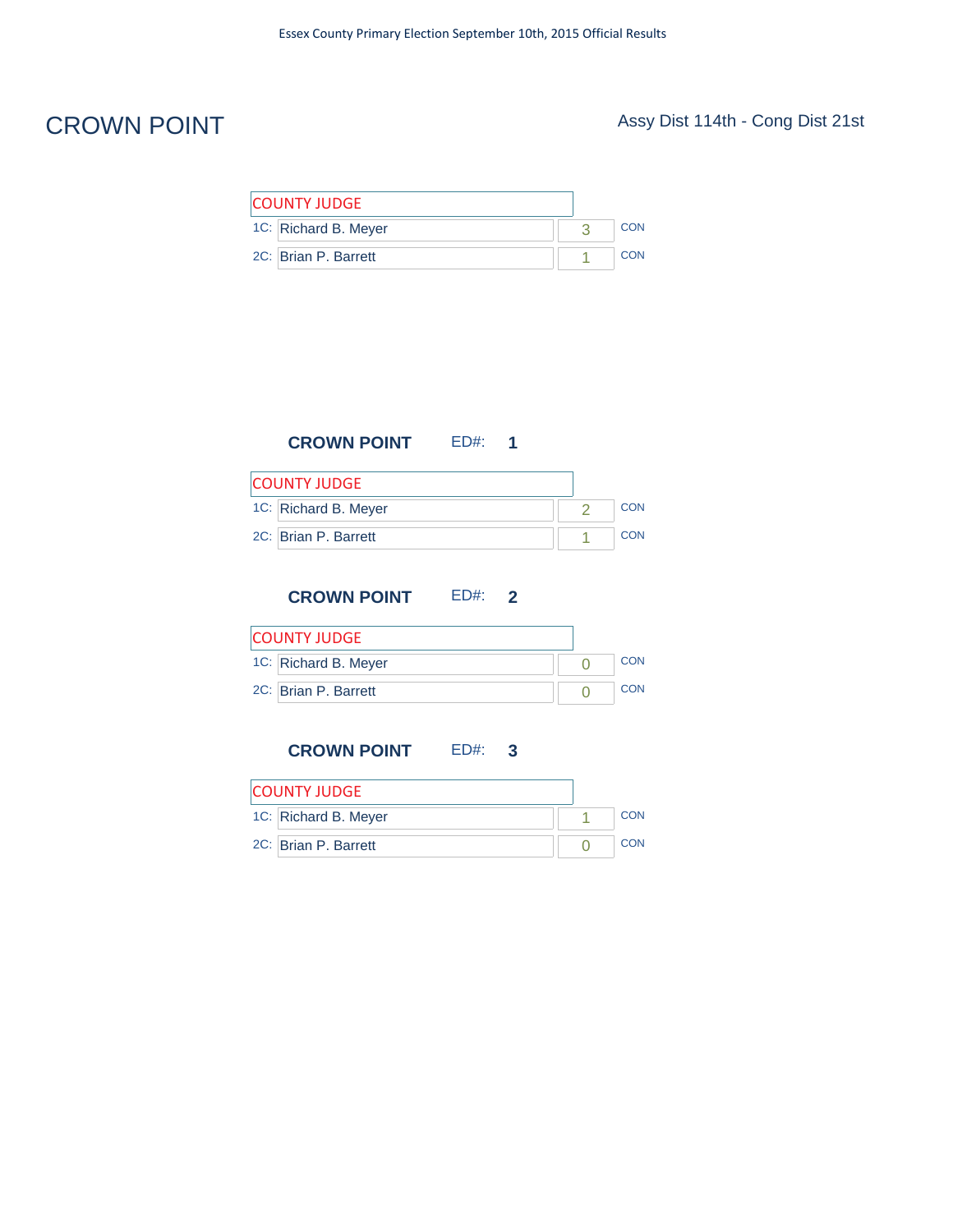# ELIZABETHTOWN Assy Dist 114th - Cong Dist 21st

| <b>COUNTY JUDGE</b>  |  |    |
|----------------------|--|----|
| 1C: Richard B. Meyer |  | ON |
| 2C: Brian P. Barrett |  |    |

### **ELIZABETHTOWN** ED#: **0**

| <b>COUNTY JUDGE</b>  |  |     |
|----------------------|--|-----|
| 1C: Richard B. Meyer |  | :ON |
| 2C: Brian P. Barrett |  | ON  |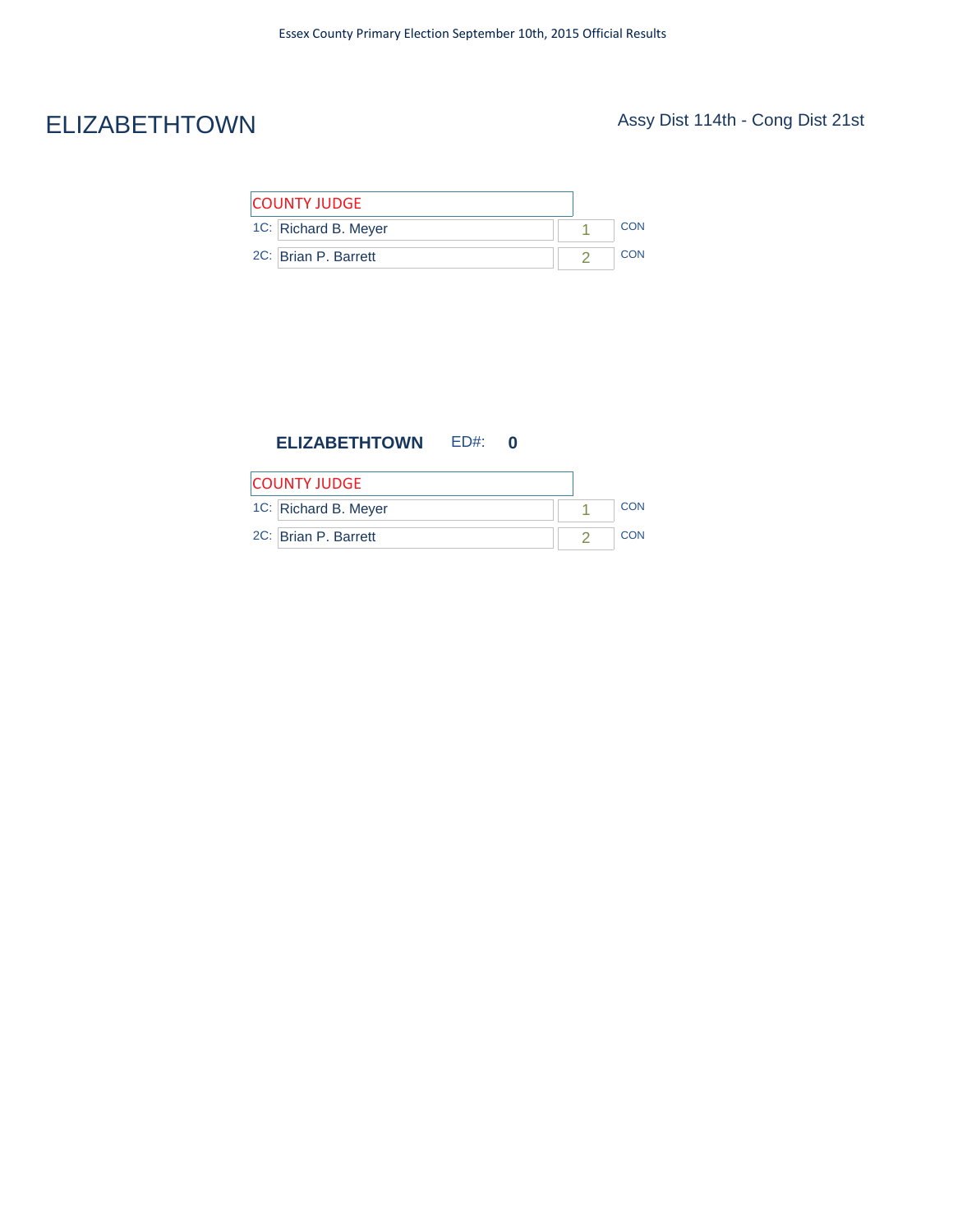# ESSEX Assy Dist 114th - Cong Dist 21st

| <b>COUNTY JUDGE</b>  |  |            |
|----------------------|--|------------|
| 1C: Richard B. Meyer |  | CON        |
| 2C: Brian P. Barrett |  | <b>CON</b> |

| <b>ESSEX</b>         | ED#: 1 |  |            |
|----------------------|--------|--|------------|
| <b>COUNTY JUDGE</b>  |        |  |            |
| 1C: Richard B. Meyer |        |  | <b>CON</b> |
| 2C: Brian P. Barrett |        |  | <b>CON</b> |
|                      |        |  |            |
| <b>ESSEX</b>         | ED#: 2 |  |            |

| <b>COUNTY JUDGE</b>  |  |     |
|----------------------|--|-----|
| 1C: Richard B. Meyer |  | CON |
| 2C: Brian P. Barrett |  | CON |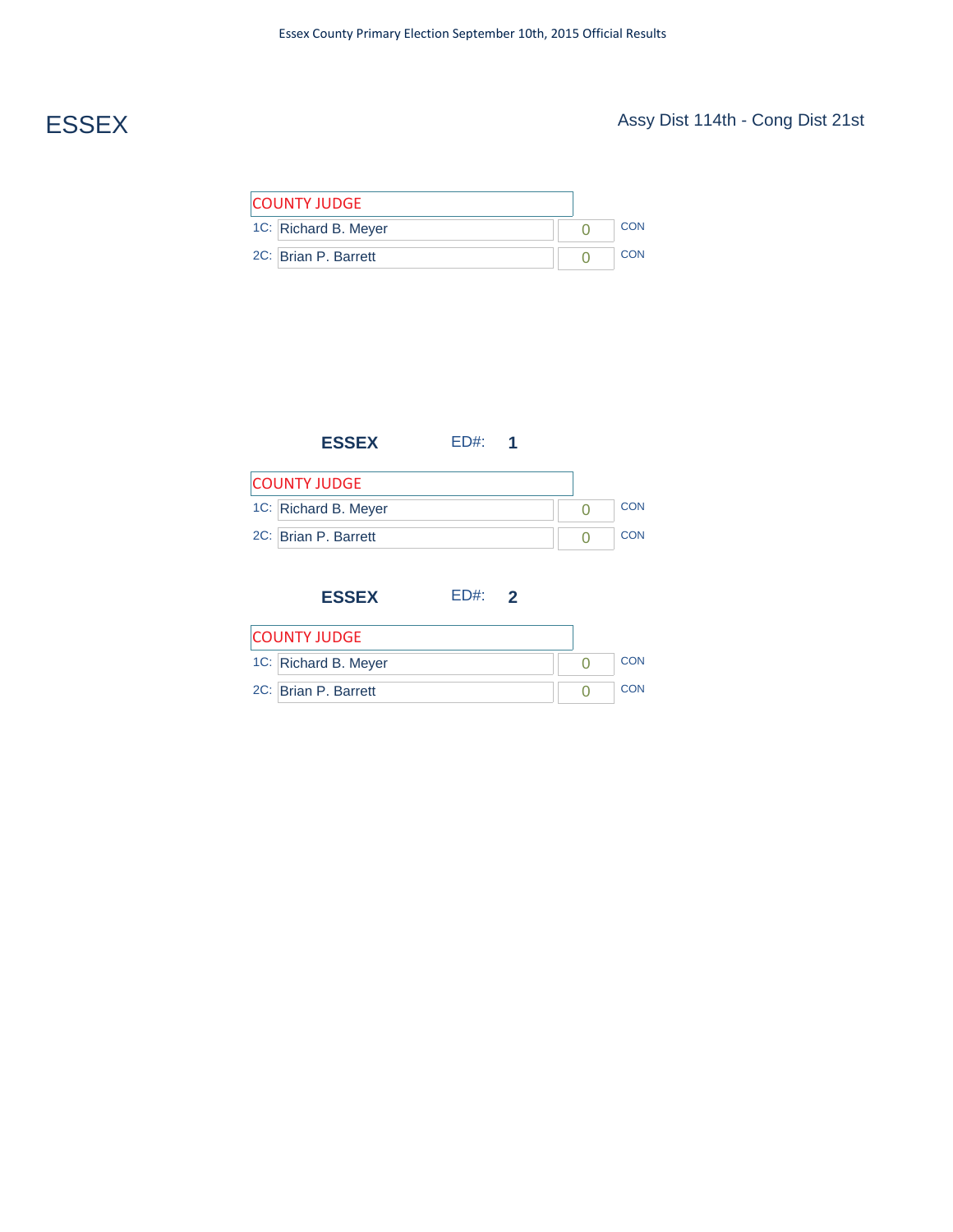

# JAY Assy Dist 114th - Cong Dist 21st

| <b>COUNTY JUDGE</b>  |  |            |
|----------------------|--|------------|
| 1C: Richard B. Meyer |  | <b>CON</b> |
| 2C: Brian P. Barrett |  | <b>CON</b> |

| <b>JAY</b>           | ED#: 1 |   |            |
|----------------------|--------|---|------------|
| <b>COUNTY JUDGE</b>  |        |   |            |
| 1C: Richard B. Meyer |        | 2 | <b>CON</b> |
| 2C: Brian P. Barrett |        | 1 | <b>CON</b> |
| <b>JAY</b>           | ED#: 2 |   |            |
| <b>COUNTY JUDGE</b>  |        |   |            |

| <b>COUNTY JUDGE</b>  |  |     |
|----------------------|--|-----|
| 1C: Richard B. Meyer |  | CON |
| 2C: Brian P. Barrett |  | CON |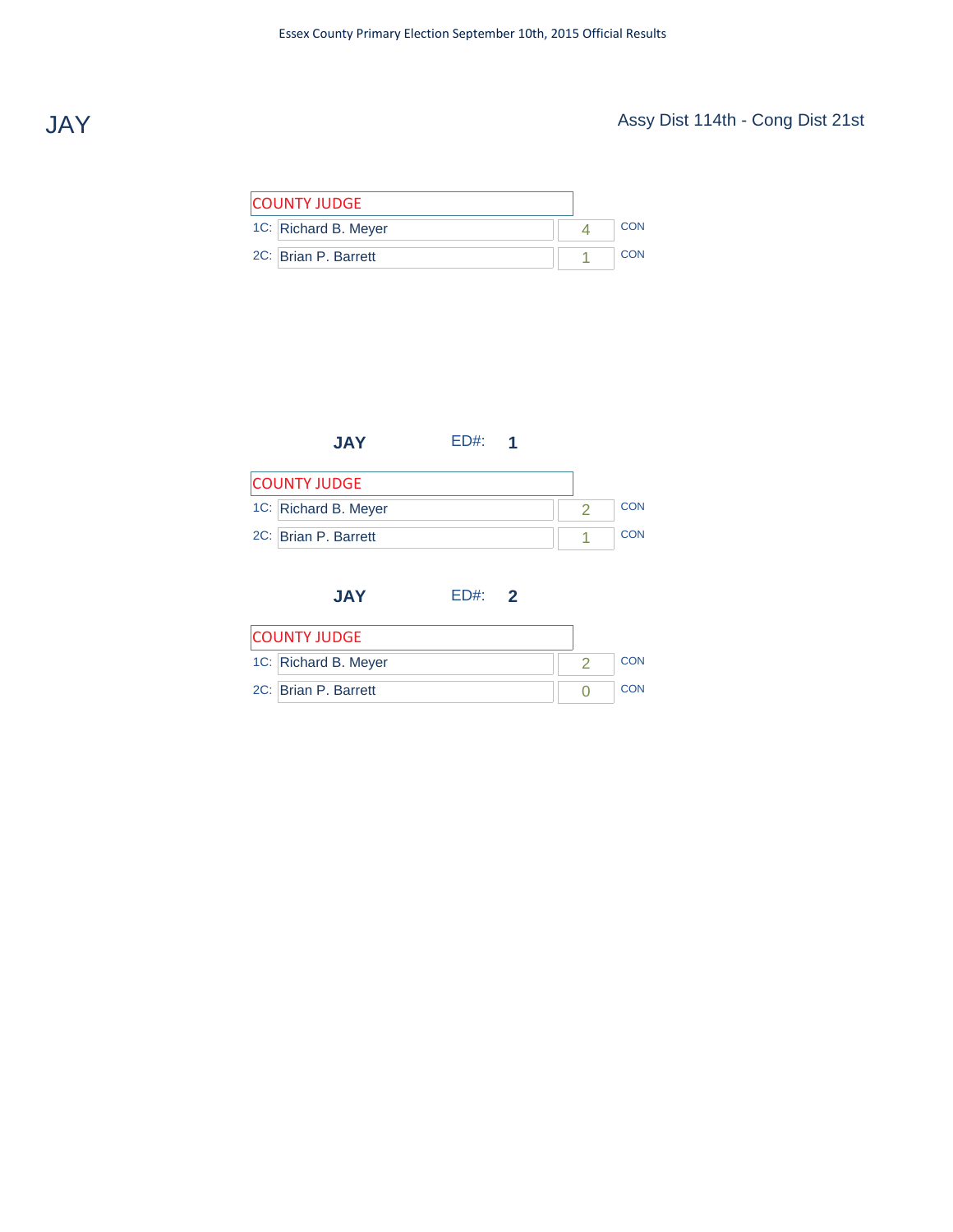# KEENE Assy Dist 114th - Cong Dist 21st

| <b>COUNTY JUDGE</b>  |  |     |
|----------------------|--|-----|
| 1C: Richard B. Meyer |  | CON |
| 2C: Brian P. Barrett |  | CON |

|                                                                 | <b>KEENE</b> | ED#: 1 |   |            |
|-----------------------------------------------------------------|--------------|--------|---|------------|
| <b>COUNTY JUDGE</b>                                             |              |        |   |            |
| 1C: Richard B. Meyer                                            |              |        | 0 | <b>CON</b> |
| 2C: Brian P. Barrett                                            |              |        |   | <b>CON</b> |
|                                                                 | <b>KEENE</b> | ED#: 2 |   |            |
| $C$ $C$ $D$ $D$ $E$ $T$ $L$ $D$ $F$ $F$ $F$ $F$ $F$ $F$ $F$ $F$ |              |        |   |            |

| <b>COUNTY JUDGE</b>  |     |
|----------------------|-----|
| 1C: Richard B. Meyer | CON |
| 2C: Brian P. Barrett | CON |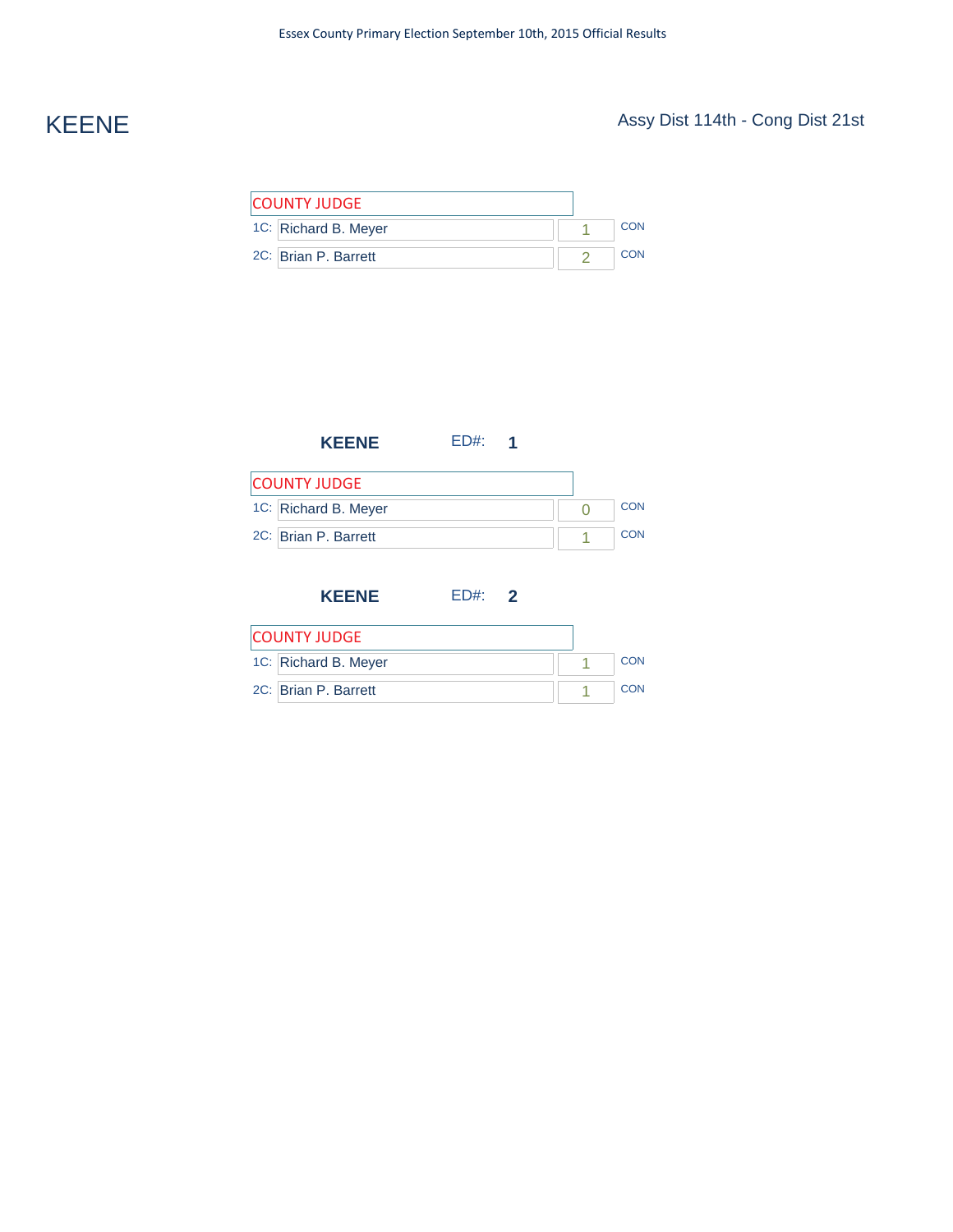# LEWIS Assy Dist 114th - Cong Dist 21st

| <b>COUNTY JUDGE</b>  |  |     |
|----------------------|--|-----|
| 1C: Richard B. Meyer |  | CON |
| 2C: Brian P. Barrett |  | CON |

| <b>TOWN COUNCILMAN</b>            |    |                  |
|-----------------------------------|----|------------------|
| 3B: Jeff Scott                    | 49 | <b>RFP</b>       |
| 4B: Stephen C. Denton, Jr.        | 78 | <b>REP</b>       |
| 5B: Lanita Smith Canavan          | 74 | <b>REP</b>       |
| <b>SUPERINTENDENT OF HIGHWAYS</b> |    | (UNEXPIRED TERM) |
| 6B: Kevin M. Denton               | 95 | <b>REP</b>       |
| 7B: Herb Clark                    | 24 | <b>RFP</b>       |

## **LEWIS** ED#: **0** COUNTY JUDGE 1C: Richard B. Meyer 1 2C: Brian P. Barrett 0 CON CON 3B: Jeff Scott 49 REP 4B: Stephen C. Denton, Jr. 78 REP TOWN COUNCILMAN 5B: Lanita Smith Canavan 74 REP 6B: Kevin M. Denton 95 REP 7B: Herb Clark 24 REP SUPERINTENDENT OF HIGHWAYS (UNEXPIRED TERM)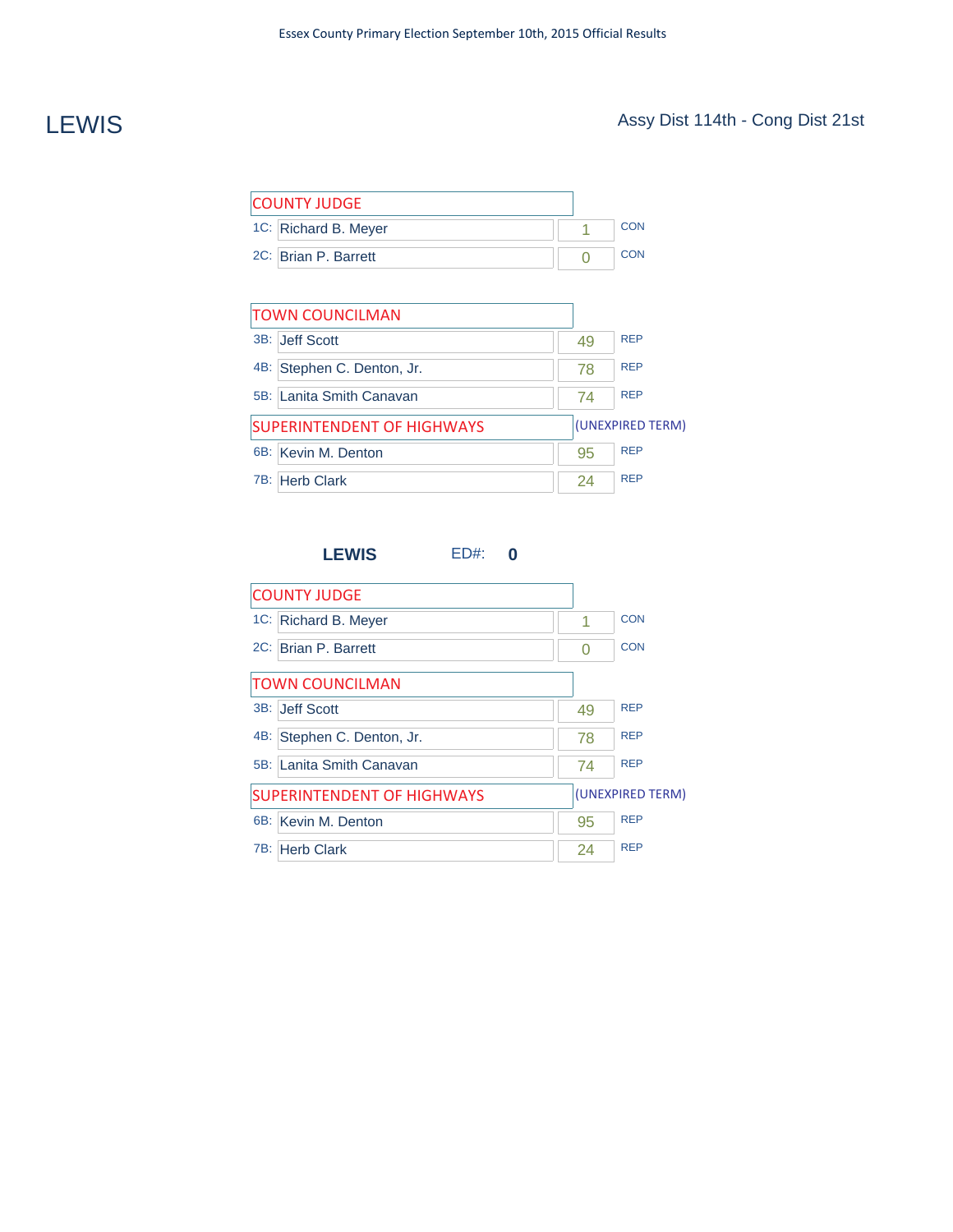# MINERVA Assy Dist 114th - Cong Dist 21st

| <b>COUNTY JUDGE</b>  |  |     |
|----------------------|--|-----|
| 1C: Richard B. Meyer |  | CON |
| 2C: Brian P. Barrett |  | CON |

| <b>MINERVA</b>       | ED# |  |            |
|----------------------|-----|--|------------|
| COUNTY JUDGE         |     |  |            |
| 1C: Richard B. Meyer |     |  | <b>CON</b> |
| 2C: Brian P. Barrett |     |  | CON        |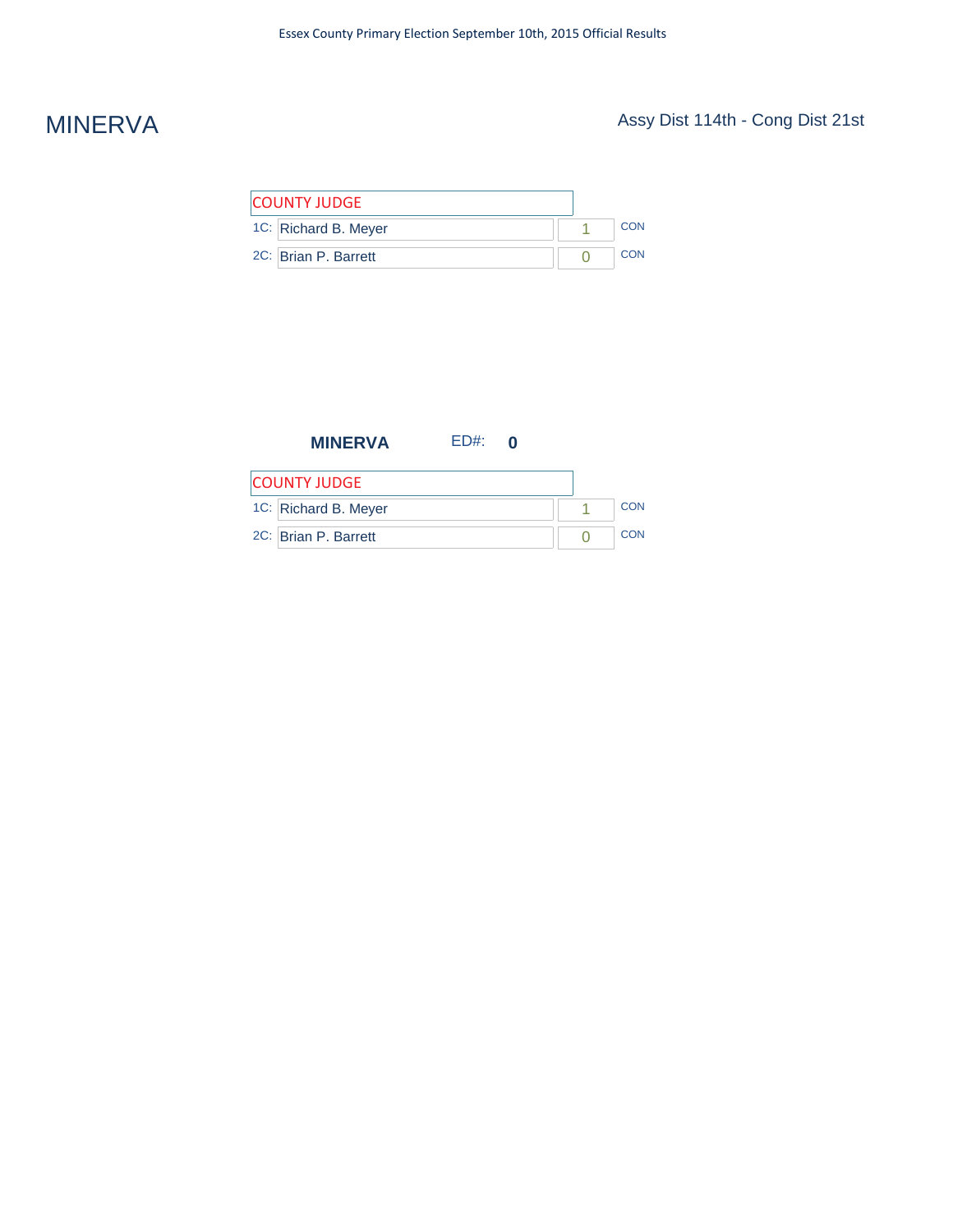# MORIAH Assy Dist 114th - Cong Dist 21st

| <b>COUNTY JUDGE</b>  |  |     |
|----------------------|--|-----|
| 1C: Richard B. Meyer |  | CON |
| 2C: Brian P. Barrett |  | CON |

| <b>MORIAH</b>        | ED#: | п |  |            |
|----------------------|------|---|--|------------|
| <b>COUNTY JUDGE</b>  |      |   |  |            |
| 1C: Richard B. Meyer |      |   |  | <b>CON</b> |
| 2C: Brian P. Barrett |      |   |  | CON        |

## **MORIAH** ED#: **2**

| <b>COUNTY JUDGE</b>  |    |
|----------------------|----|
| 1C: Richard B. Meyer |    |
| 2C: Brian P. Barrett | ωN |

| <b>MORIAH</b>        | ED#: 3 |  |     |
|----------------------|--------|--|-----|
| <b>COUNTY JUDGE</b>  |        |  |     |
| 1C: Richard B. Meyer |        |  | CON |
| 2C: Brian P. Barrett |        |  | CON |

## **MORIAH** ED#: **4** COUNTY JUDGE 1C: Richard B. Meyer 0 2C: Brian P. Barrett 0 **CON CON**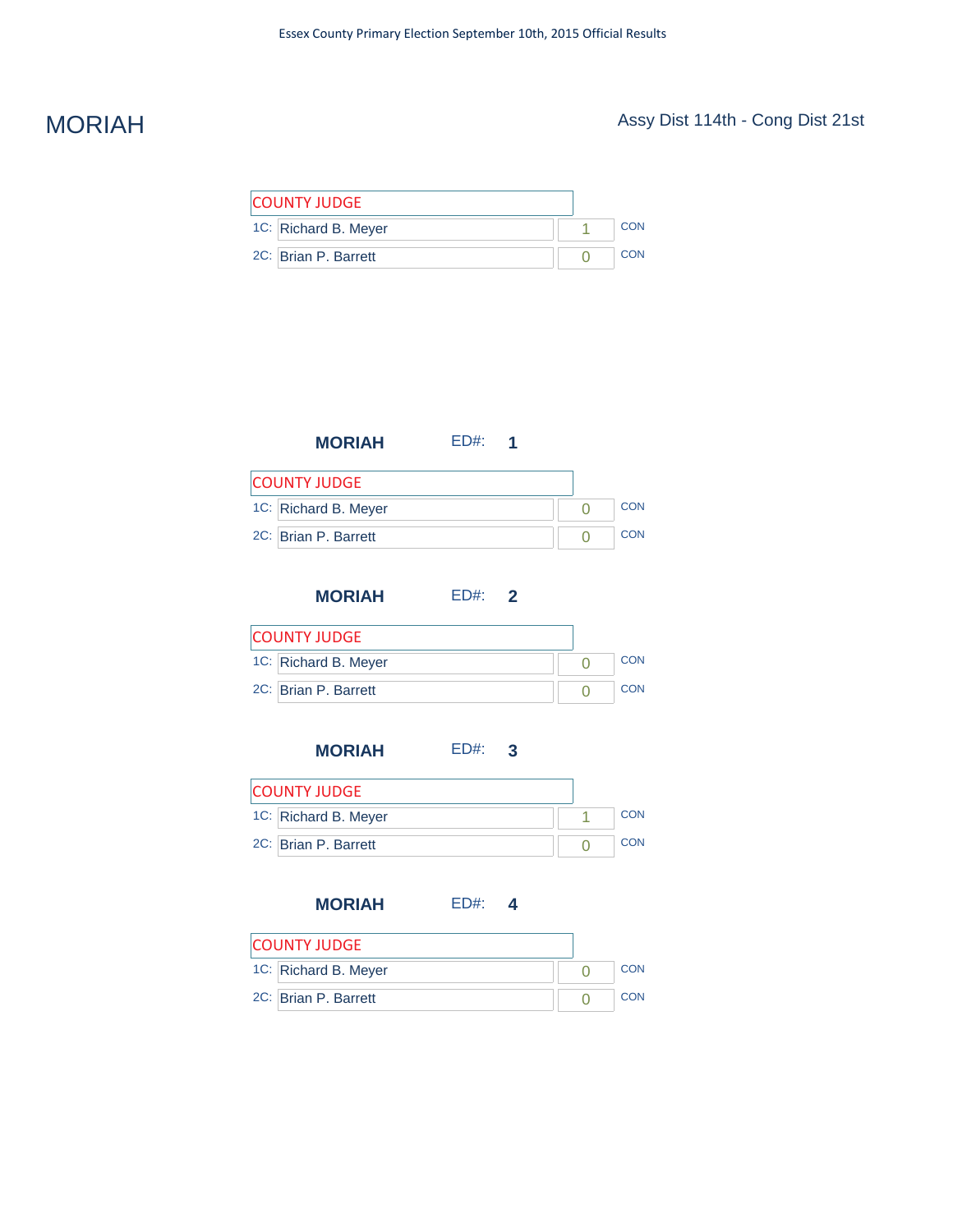# NEWCOMB Assy Dist 114th - Cong Dist 21st

| <b>COUNTY JUDGE</b>  |  |     |
|----------------------|--|-----|
| 1C: Richard B. Meyer |  | :ON |
| 2C: Brian P. Barrett |  | CON |

| <b>NEWCOMB</b>       | ED# |  |            |
|----------------------|-----|--|------------|
| <b>COUNTY JUDGE</b>  |     |  |            |
| 1C: Richard B. Meyer |     |  | <b>CON</b> |
| 2C: Brian P. Barrett |     |  | <b>CON</b> |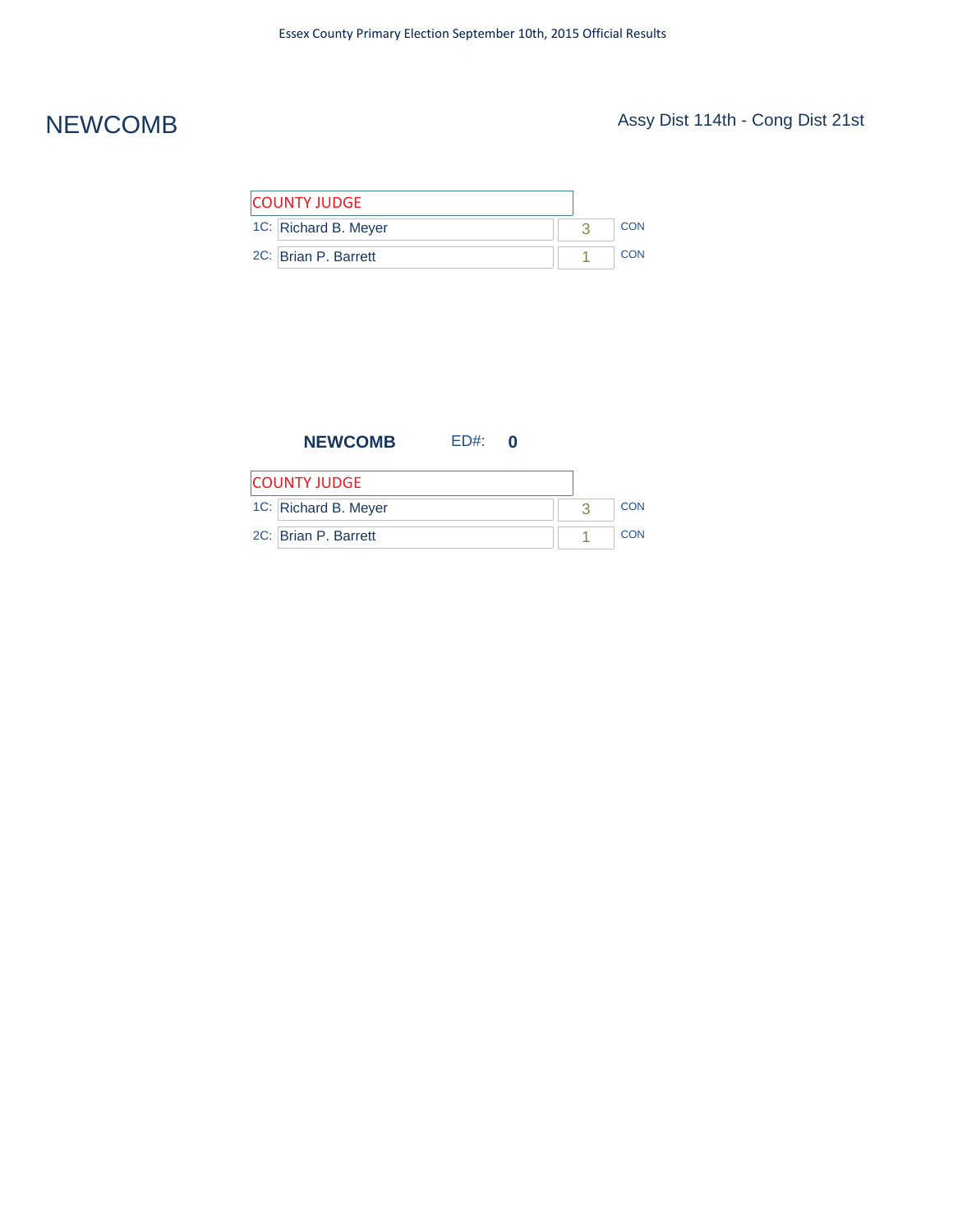# NORTH ELBA Assy Dist 114th - Cong Dist 21st

| <b>COUNTY JUDGE</b>  |    |     |
|----------------------|----|-----|
| 1C: Richard B. Meyer |    | CON |
| 2C: Brian P. Barrett | 16 | CON |



| <b>COUNTY JUDGE</b>  |  |  |
|----------------------|--|--|
| 1C: Richard B. Meyer |  |  |
| 2C: Brian P. Barrett |  |  |

## **NORTH ELBA** ED#: **2**

| <b>COUNTY JUDGE</b>  |  |     |
|----------------------|--|-----|
| 1C: Richard B. Meyer |  | CON |
| 2C: Brian P. Barrett |  | CON |

**NORTH ELBA** ED#: **3**

| <b>COUNTY JUDGE</b>  |  |     |
|----------------------|--|-----|
| 1C: Richard B. Meyer |  | :ON |
| 2C: Brian P. Barrett |  | OΝ  |

### **NORTH ELBA** ED#: **4**

| <b>COUNTY JUDGE</b>  |      |
|----------------------|------|
| 1C: Richard B. Meyer | CON  |
| 2C: Brian P. Barrett | C.ON |

## **NORTH ELBA** ED#: **5**

| <b>COUNTY JUDGE</b>  |     |
|----------------------|-----|
| 1C: Richard B. Meyer | CON |
| 2C: Brian P. Barrett | CON |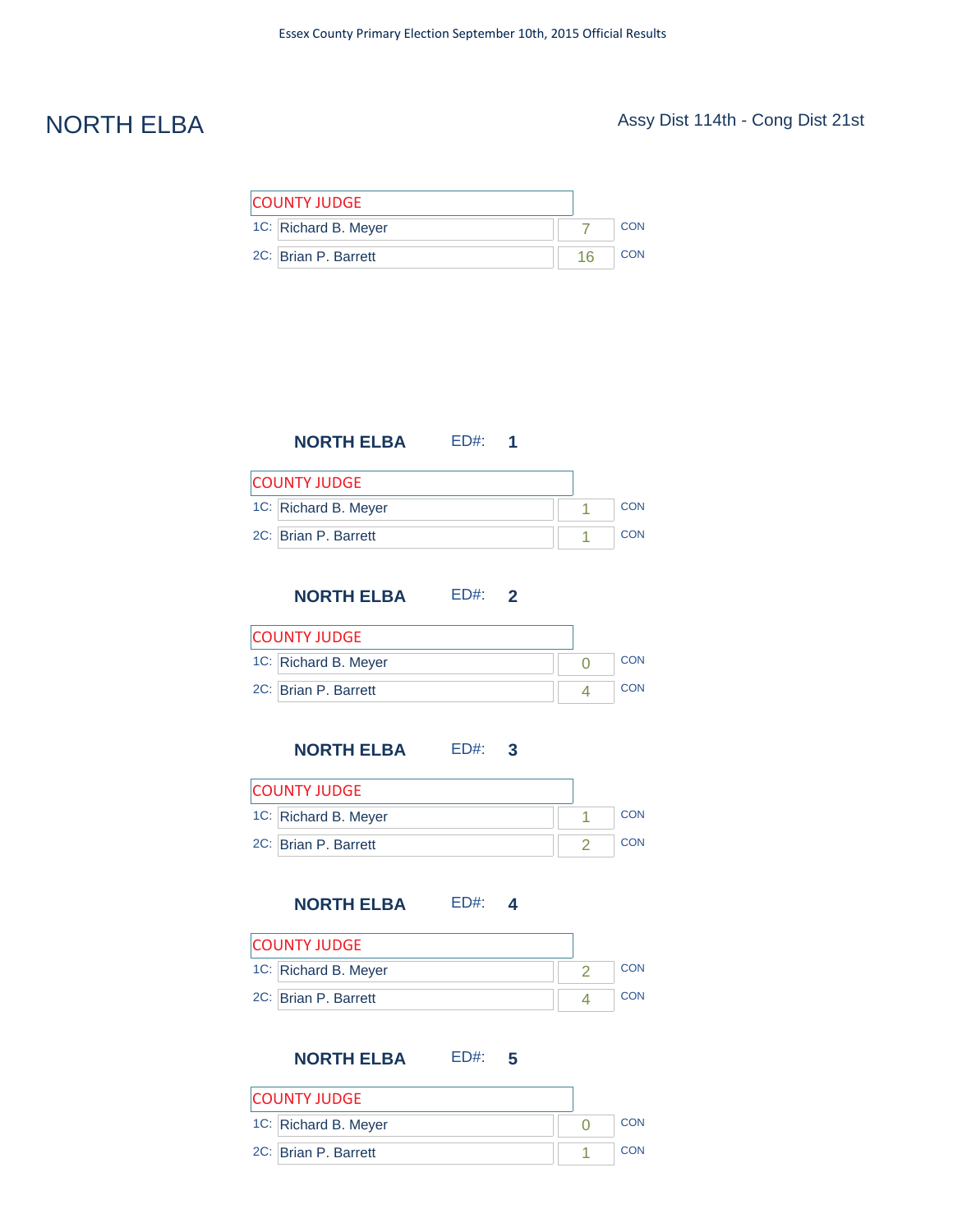### Essex County Primary Election September 10th, 2015 Official Results

| ED#: | 6 |  |            |
|------|---|--|------------|
|      |   |  |            |
|      |   |  | <b>CON</b> |
|      |   |  | CON        |
|      |   |  |            |

## **NORTH ELBA** ED#: **7**

| <b>COUNTY JUDGE</b>  |  |    |
|----------------------|--|----|
| 1C: Richard B. Meyer |  | ΩN |
| 2C: Brian P. Barrett |  |    |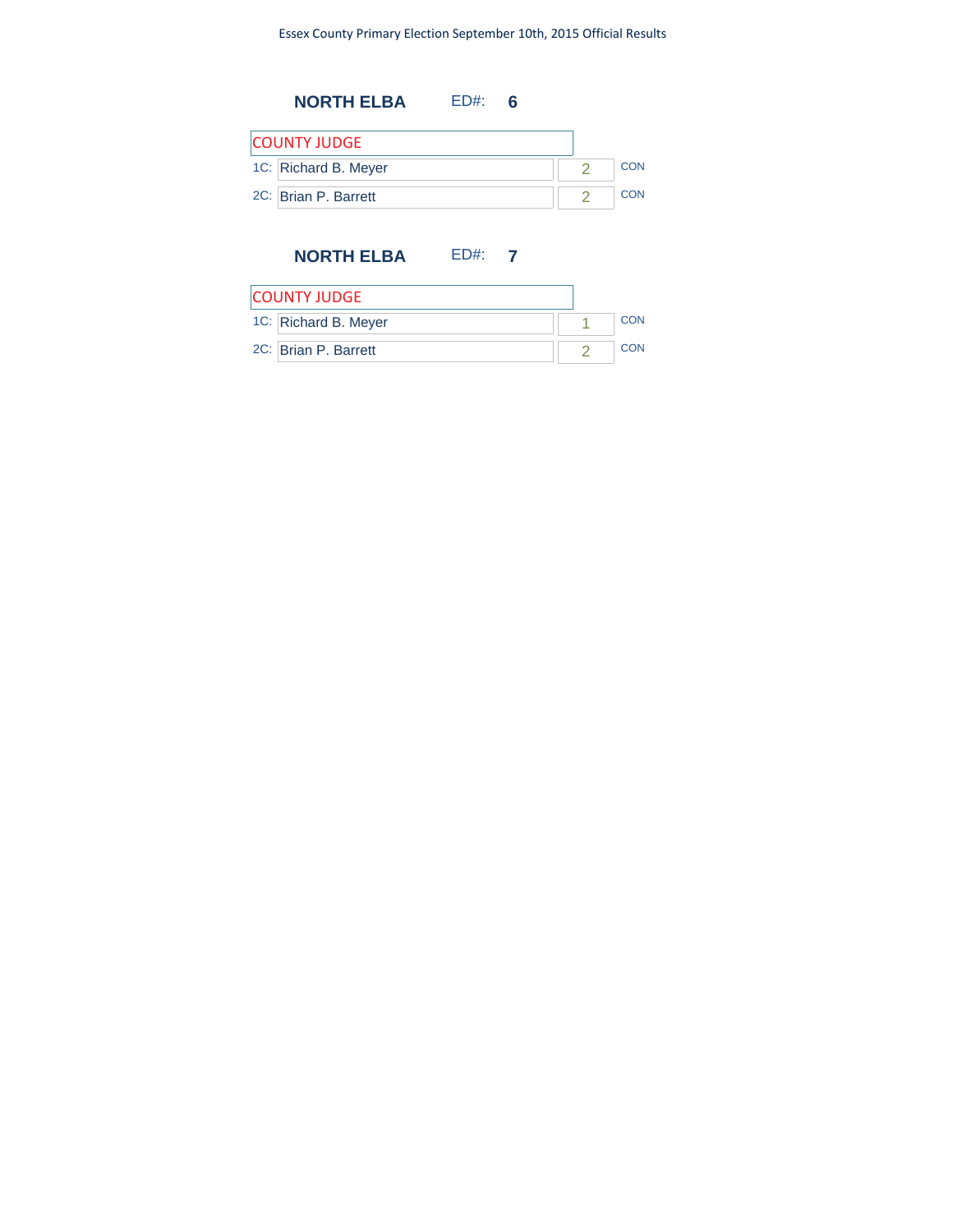# NORTH HUDSON Assy Dist 114th - Cong Dist 21st

| <b>COUNTY JUDGE</b>  |  |     |
|----------------------|--|-----|
| 1C: Richard B. Meyer |  | CON |
| 2C: Brian P. Barrett |  | CON |

| 55 | <b>RFP</b> |
|----|------------|
| 29 | <b>RFP</b> |
|    |            |
| 27 | <b>RFP</b> |
| 36 | <b>RFP</b> |
| 31 | <b>RFP</b> |
| 59 | <b>RFP</b> |
|    |            |

## **NORTH HUDSON** ED#: **0**

| <b>COUNTY JUDGE</b>             |    |            |
|---------------------------------|----|------------|
| 1C: Richard B. Meyer            | 0  | <b>CON</b> |
| 2C: Brian P. Barrett            | 0  | CON        |
| <b>SUPERVISOR</b>               |    |            |
| 3B: Ronald J. Moore             | 55 | <b>REP</b> |
| 4B: Bruce E. Caza               | 29 | <b>REP</b> |
| <b>TOWN COUNCILMAN</b>          |    |            |
| 5B: Brian J. Caza               | 27 | <b>REP</b> |
| 6B: Maureen Marsden             | 36 | <b>REP</b> |
| 7B: Donald F. Dresser           | 31 | <b>REP</b> |
| 8B: Stephanie Elizabeth DeZalia | 59 | <b>REP</b> |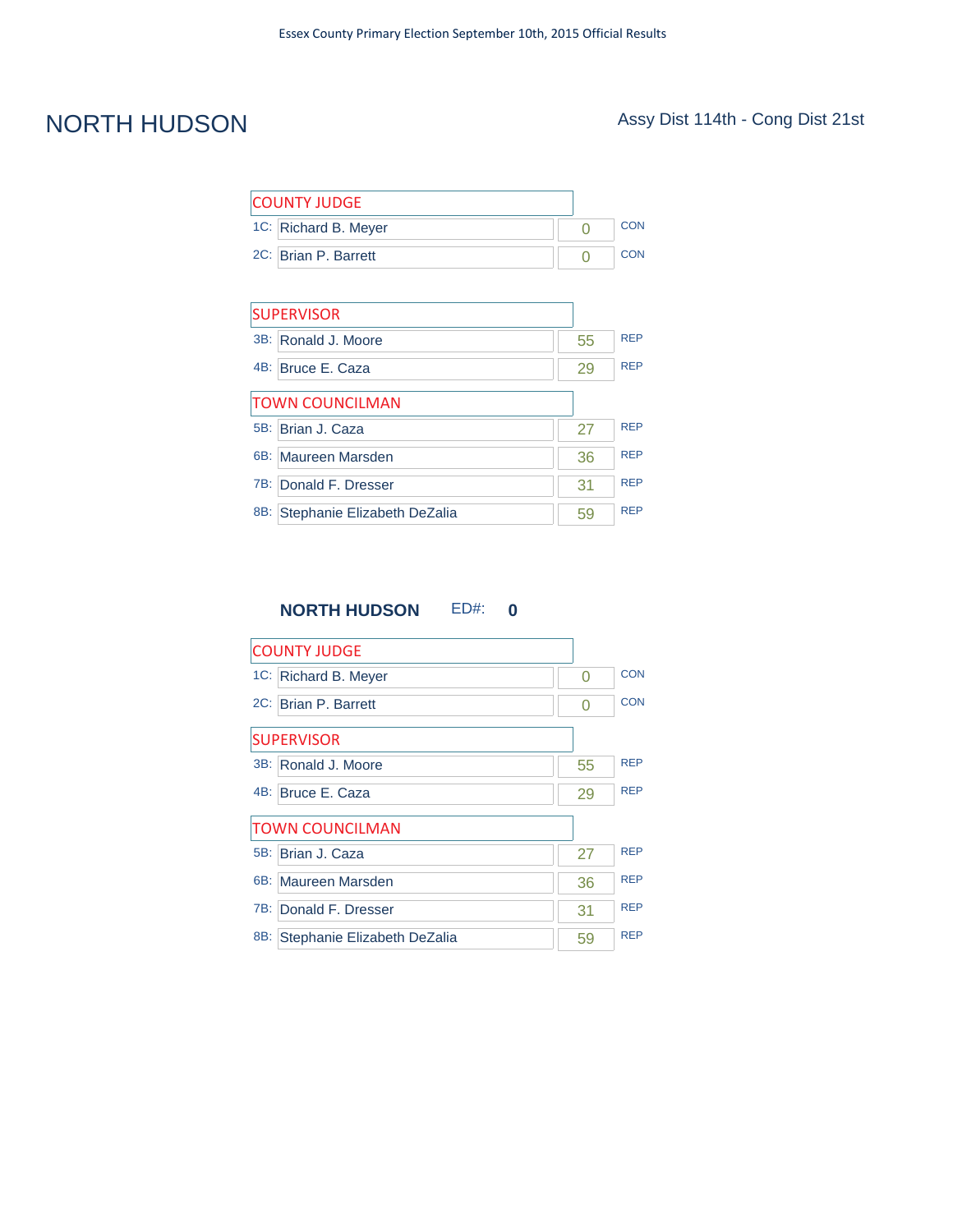# SCHROON Assy Dist 114th - Cong Dist 21st

| <b>COUNTY JUDGE</b>  |     |
|----------------------|-----|
| 1C: Richard B. Meyer | CON |
| 2C: Brian P. Barrett | :ON |

| <b>SCHROON</b>       | ED#: 1 |   |   |            |
|----------------------|--------|---|---|------------|
| <b>COUNTY JUDGE</b>  |        |   |   |            |
| 1C: Richard B. Meyer |        |   | 2 | <b>CON</b> |
| 2C: Brian P. Barrett |        |   |   | <b>CON</b> |
|                      |        |   |   |            |
| <b>SCHROON</b>       | ED#:   | 2 |   |            |

| <b>COUNTY JUDGE</b>  |  |     |
|----------------------|--|-----|
| 1C: Richard B. Meyer |  | CON |
| 2C: Brian P. Barrett |  | CON |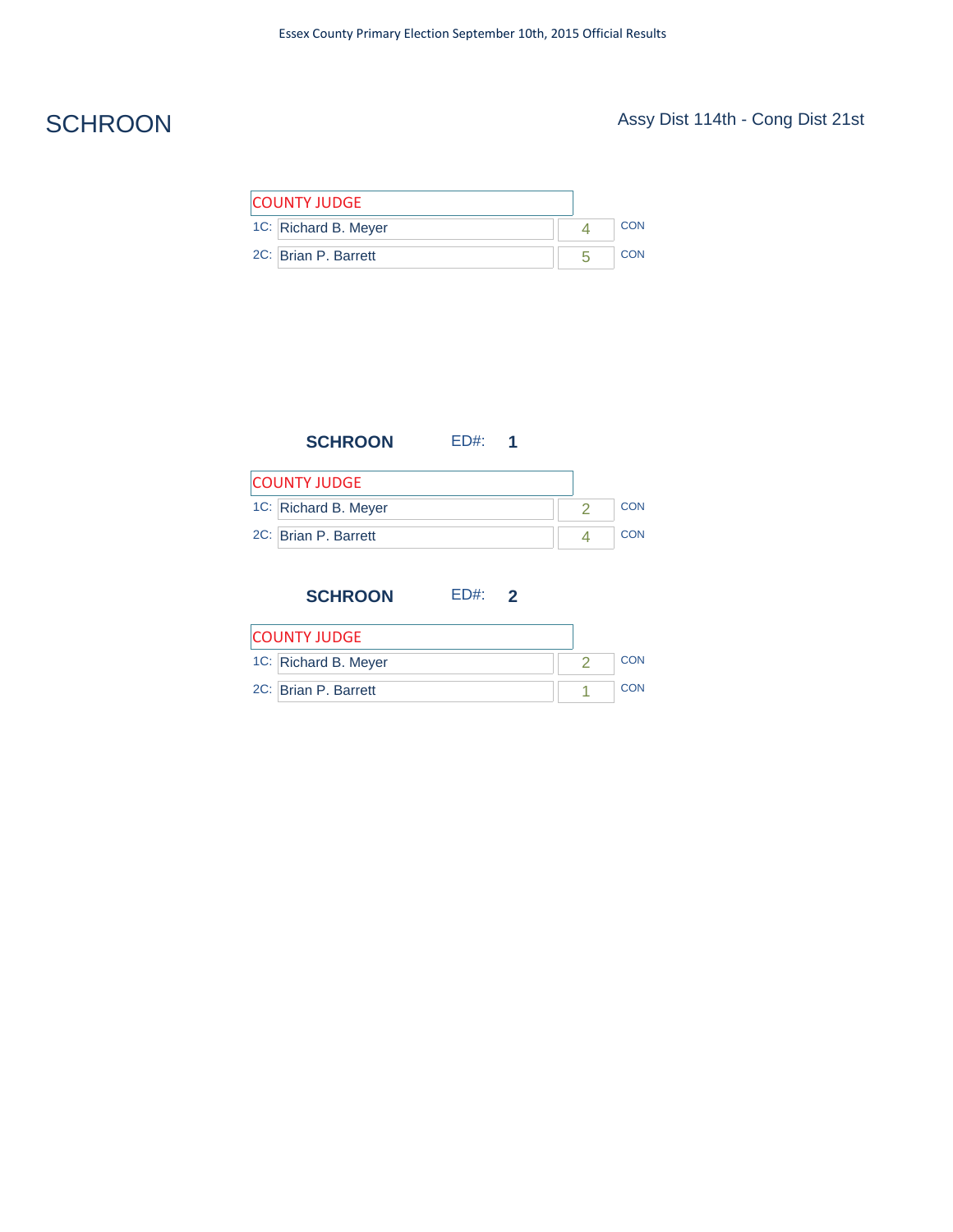# ST ARMAND Assy Dist 114th - Cong Dist 21st

| <b>COUNTY JUDGE</b>  |  |  |
|----------------------|--|--|
| 1C: Richard B. Meyer |  |  |
| 2C: Brian P. Barrett |  |  |

| <b>ST ARMAND</b>     | ED# |  |            |
|----------------------|-----|--|------------|
| <b>COUNTY JUDGE</b>  |     |  |            |
| 1C: Richard B. Meyer |     |  | <b>CON</b> |
| 2C: Brian P. Barrett |     |  | CON        |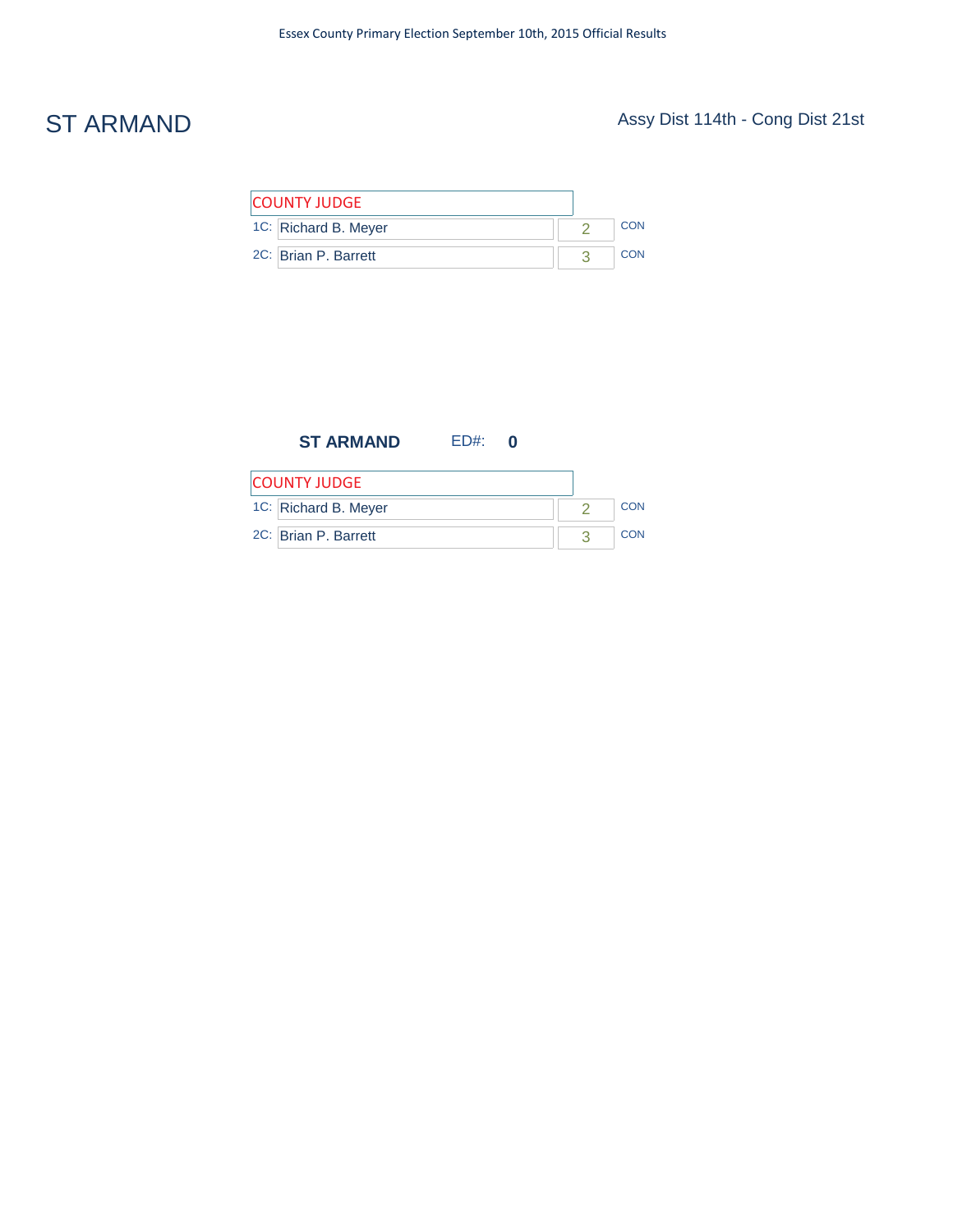# TICONDEROGA Assy Dist 114th - Cong Dist 21st

| <b>COUNTY JUDGE</b>  |  |      |
|----------------------|--|------|
| 1C: Richard B. Meyer |  | CON: |
| 2C: Brian P. Barrett |  | CON  |

| <b>SUPERINTENDENT OF HIGHWAYS</b> |    |            |
|-----------------------------------|----|------------|
| 3B: Paul J. Sharkey               | 68 | RFP        |
| 4B: David A Iuliano               | 69 | <b>RFP</b> |

## **TICONDEROGA** ED#: **1**

| <b>COUNTY JUDGE</b>               |    |            |
|-----------------------------------|----|------------|
| 1C: Richard B. Meyer              | 3  | CON        |
| 2C: Brian P. Barrett              |    | CON        |
| <b>SUPERINTENDENT OF HIGHWAYS</b> |    |            |
| 3B: Paul J. Sharkey               | 11 | <b>RFP</b> |
| 4B: David A Iuliano               | h  | <b>RFP</b> |

### **TICONDEROGA** ED#: **2**

| <b>COUNTY JUDGE</b>               |    |            |
|-----------------------------------|----|------------|
| 1C: Richard B. Meyer              | 3  | CON        |
| 2C: Brian P. Barrett              |    | CON        |
| <b>SUPERINTENDENT OF HIGHWAYS</b> |    |            |
| 3B: Paul J. Sharkey               | 16 | <b>RFP</b> |
| 4B: David A Iuliano               | 23 | <b>RFP</b> |

## **TICONDEROGA** ED#: **3**

| <b>COUNTY JUDGE</b>        |    |            |
|----------------------------|----|------------|
| 1C: Richard B. Meyer       |    | <b>CON</b> |
| 2C: Brian P. Barrett       |    | <b>CON</b> |
| SUPERINTENDENT OF HIGHWAYS |    |            |
| 3B: Paul J. Sharkey        | 12 | <b>RFP</b> |
| 4B: David A Iuliano        |    | <b>RFP</b> |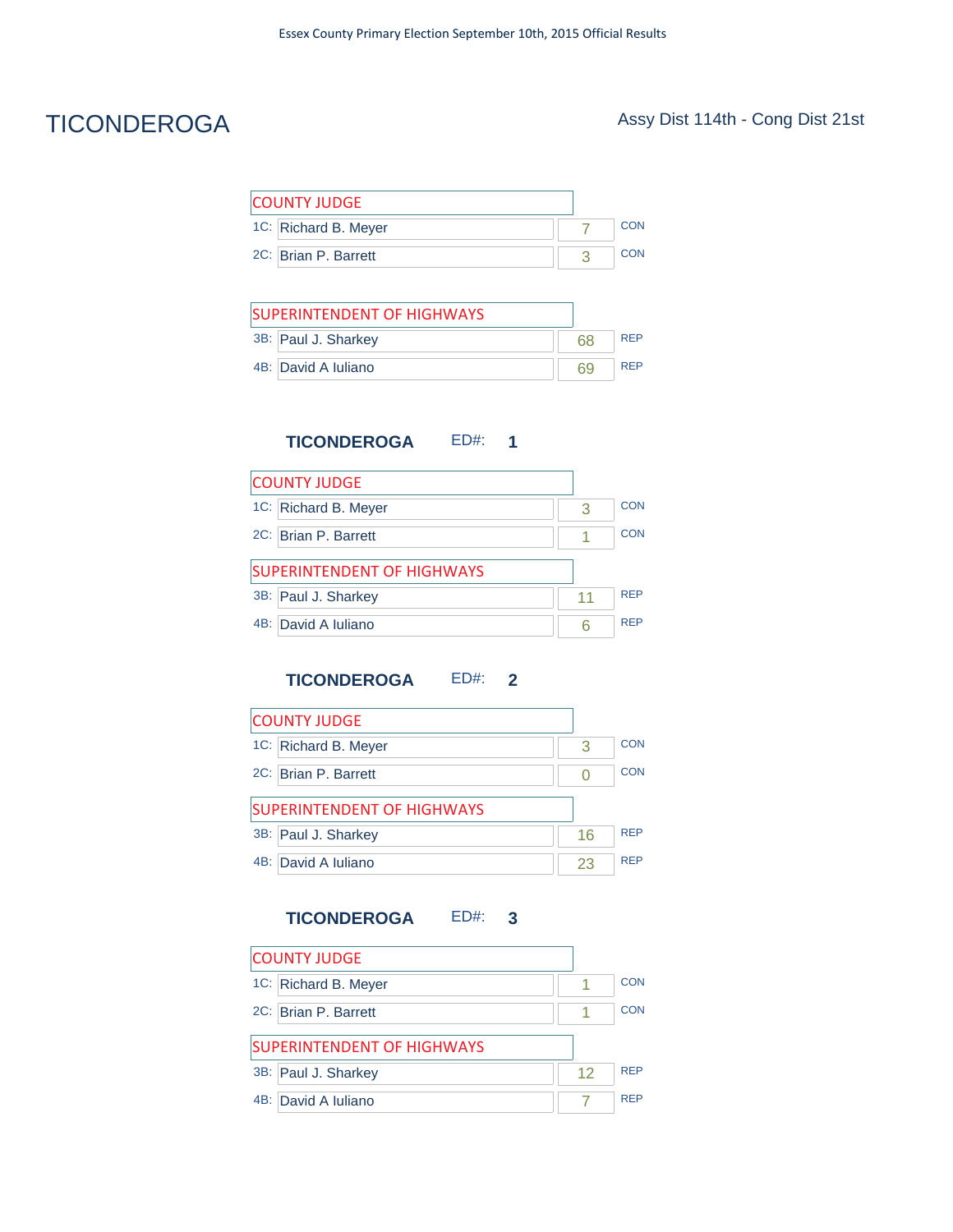

### **TICONDEROGA** ED#: **5**

| <b>COUNTY JUDGE</b>               |   |            |
|-----------------------------------|---|------------|
| 1C: Richard B. Meyer              |   | CON        |
| 2C: Brian P. Barrett              |   | CON        |
| <b>SUPERINTENDENT OF HIGHWAYS</b> |   |            |
| 3B: Paul J. Sharkey               | 3 | <b>RFP</b> |
| 4B: David A Iuliano               |   | <b>RFP</b> |
|                                   |   |            |

## **TICONDEROGA** ED#: **6**

| <b>COUNTY JUDGE</b>        |    |            |
|----------------------------|----|------------|
| 1C: Richard B. Meyer       |    | <b>CON</b> |
| 2C: Brian P. Barrett       |    | <b>CON</b> |
| SUPERINTENDENT OF HIGHWAYS |    |            |
| 3B: Paul J. Sharkey        | 8  | <b>RFP</b> |
| 4B: David A Iuliano        | 17 | <b>RFP</b> |
|                            |    |            |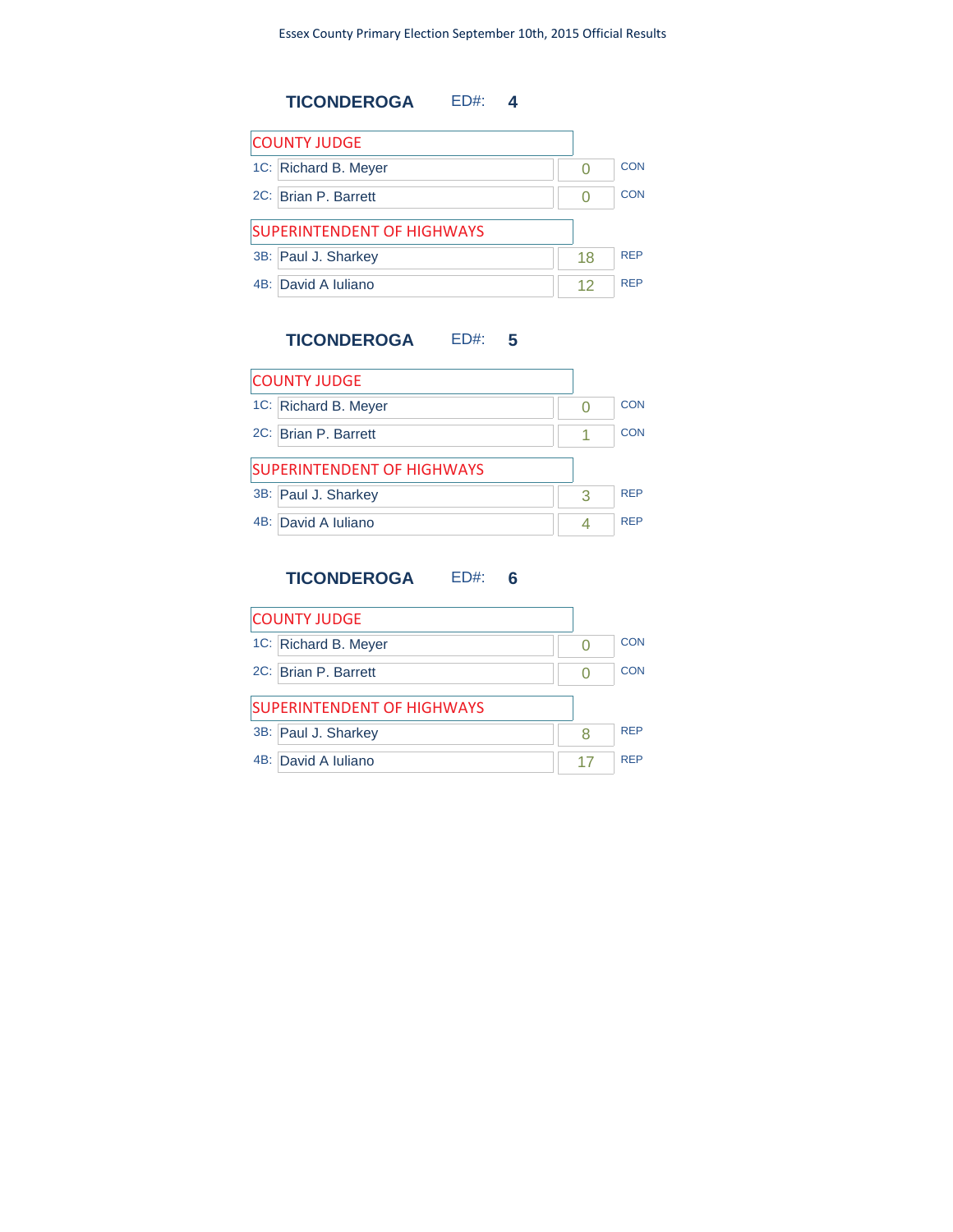# WESTPORT Assy Dist 114th - Cong Dist 21st

| <b>COUNTY JUDGE</b>  |  |     |
|----------------------|--|-----|
| 1C: Richard B. Meyer |  | CON |
| 2C: Brian P. Barrett |  | CON |

| <b>WESTPORT</b>      | ED#: | п |  |            |
|----------------------|------|---|--|------------|
| <b>COUNTY JUDGE</b>  |      |   |  |            |
| 1C: Richard B. Meyer |      |   |  | <b>CON</b> |
| 2C: Brian P. Barrett |      |   |  | <b>CON</b> |
|                      |      |   |  |            |

# **WESTPORT** ED#: **2**

| <b>COUNTY JUDGE</b>  |  |     |
|----------------------|--|-----|
| 1C: Richard B. Meyer |  | CON |
| 2C: Brian P. Barrett |  | CON |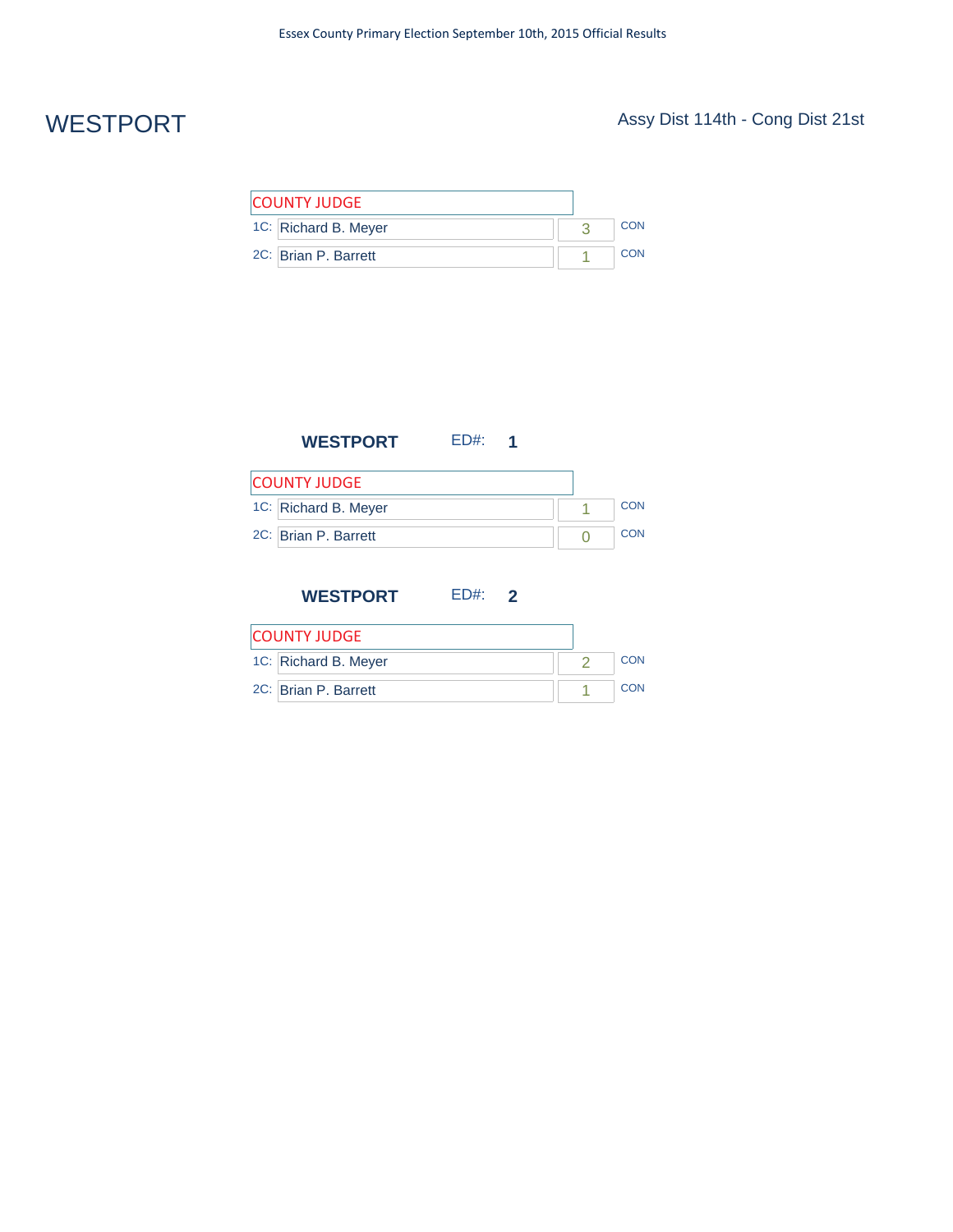# WILLSBORO Assy Dist 114th - Cong Dist 21st

| <b>COUNTY JUDGE</b>  |     |
|----------------------|-----|
| 1C: Richard B. Meyer | CON |
| 2C: Brian P. Barrett | CON |

| <b>WILLSBORO</b>     | ED#: | 1 |  |            |
|----------------------|------|---|--|------------|
| <b>COUNTY JUDGE</b>  |      |   |  |            |
| 1C: Richard B. Meyer |      |   |  | <b>CON</b> |
| 2C: Brian P. Barrett |      |   |  | CON        |
|                      |      |   |  |            |

## **WILLSBORO** ED#: **2**

| <b>COUNTY JUDGE</b>  |  |     |
|----------------------|--|-----|
| 1C: Richard B. Meyer |  | CON |
| 2C: Brian P. Barrett |  | CON |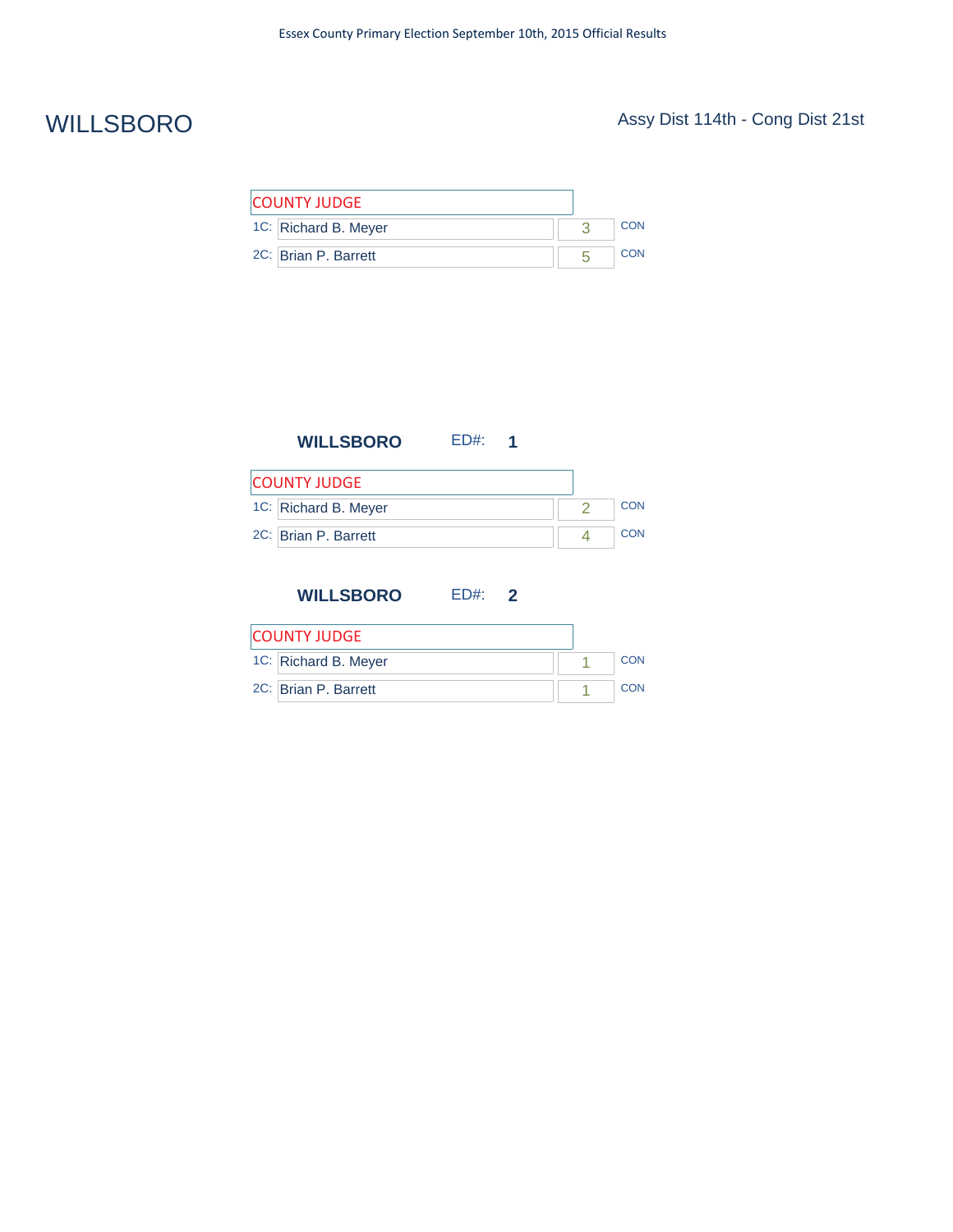# WILMINGTON Assy Dist 114th - Cong Dist 21st

| <b>COUNTY JUDGE</b>  |  |  |     |
|----------------------|--|--|-----|
| 1C: Richard B. Meyer |  |  | CON |
| 2C: Brian P. Barrett |  |  | CON |

| <b>WILMINGTON</b>    | ED#: |  |            |
|----------------------|------|--|------------|
| COUNTY JUDGE         |      |  |            |
| 1C: Richard B. Meyer |      |  | <b>CON</b> |
| 2C: Brian P. Barrett |      |  | CON        |